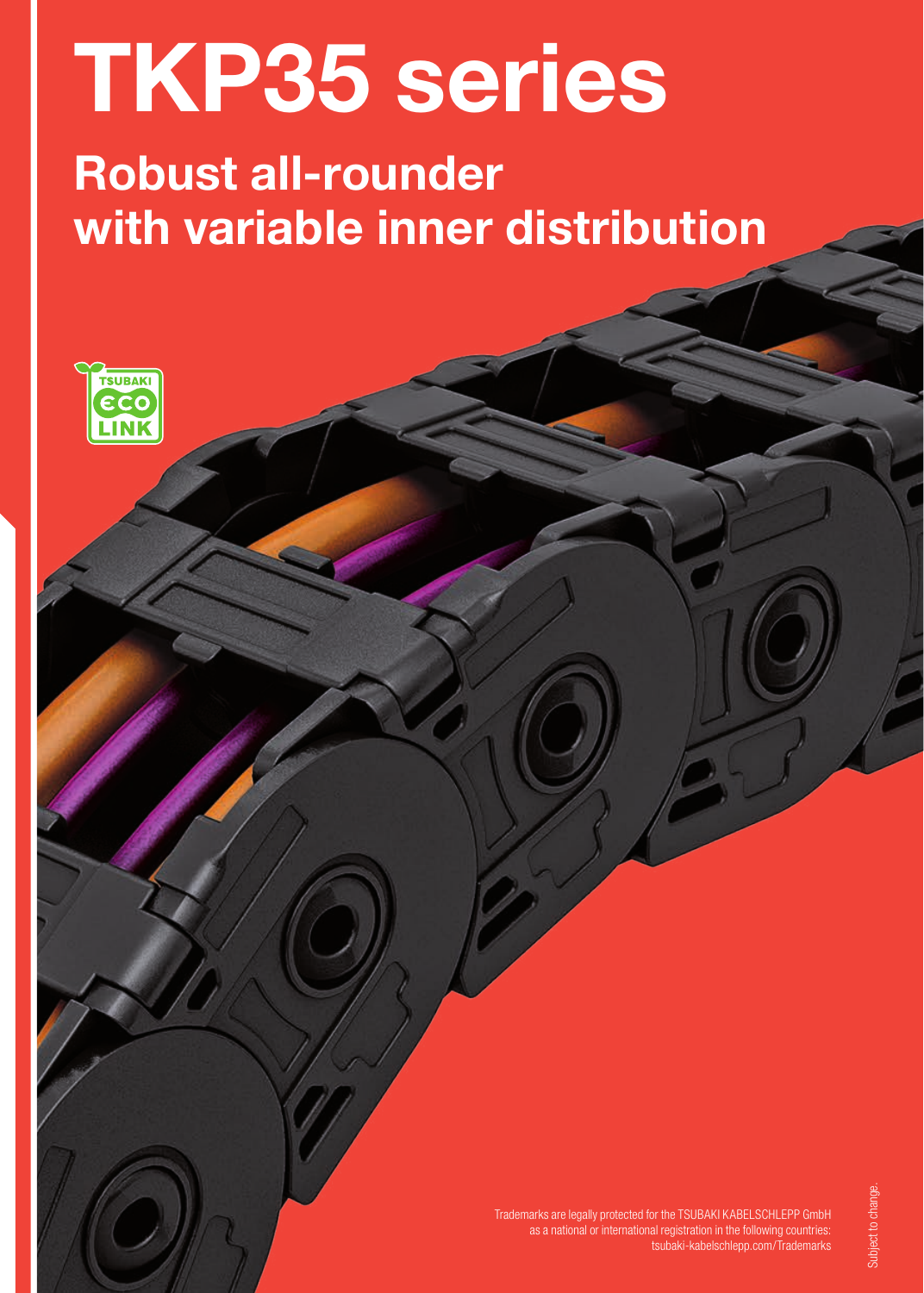# TKP35 series | Overview



## Features

- Robust and extremely rigid stroke system
- Quiet operation due to internal dampening system
- Weight-optimized cable carrier geometry
- Interior without sharp edges, design that protects the cable
- Variable inner distribution
- Vertical moveable dividers or with arresting cams, can be attached at 2-mm increments (not Bi 16)
- Easy-to-open versions, left or right (not B<sub>i</sub> 16)



Reliable cable separation through fixable dividers



Design 030 with outside opening and detachable crossbars on both sides



Design 040 with inside opening and detachable crossbars on both sides



lH

 $\overline{\mathsf{P}}$ 

Optimised utilisation of the interior space; vertical and horizontal inner distribution possible

- Quick and easy to open
- Optional strain relief can be fully integrated into the end connector

I←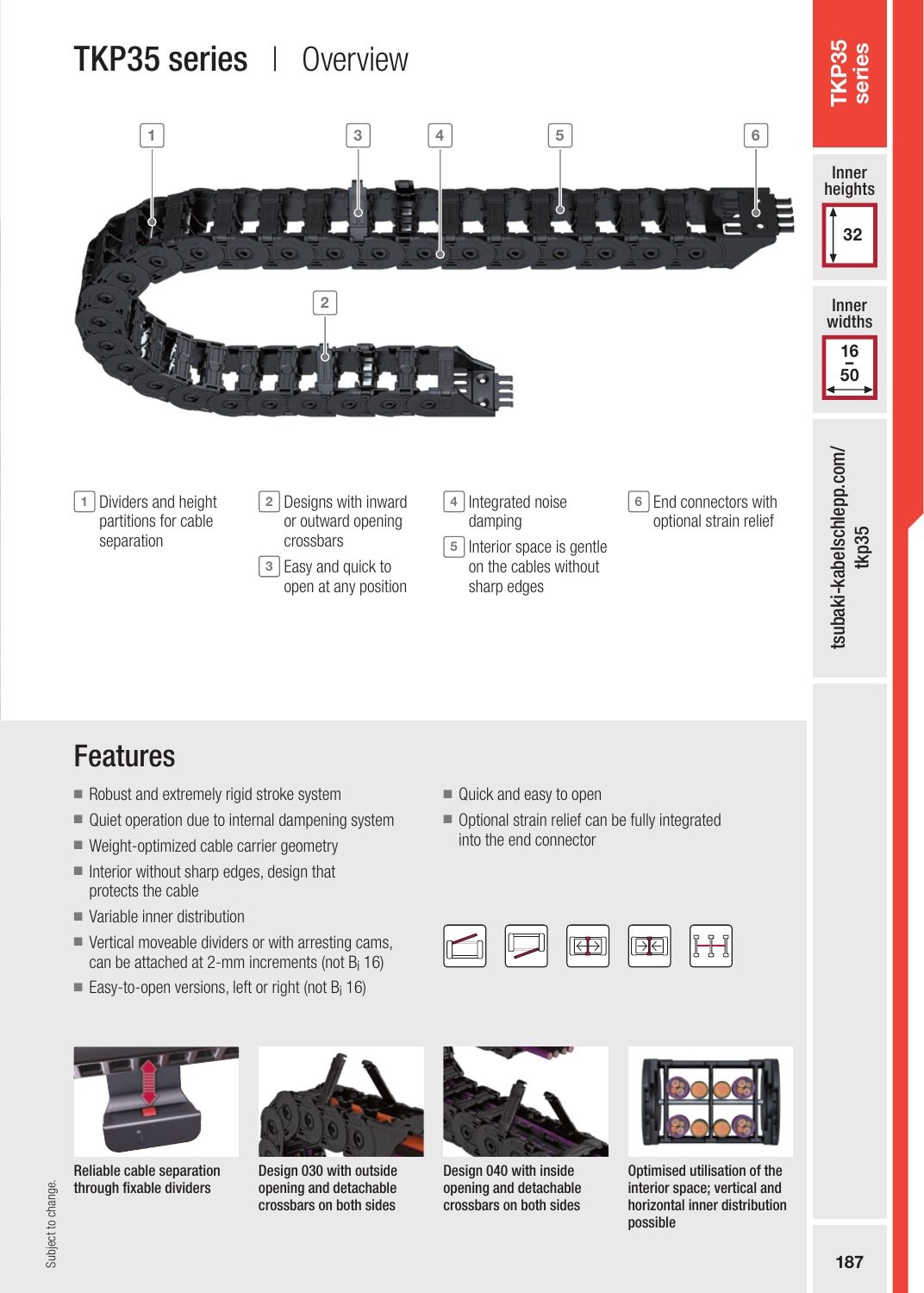# TKP35 series

# TKP35 series | Overview

| ⊻<br>Ē<br>ع<br>읁<br>ē | page<br>등 |
|-----------------------|-----------|
|-----------------------|-----------|

| $\omega$<br>Гyр | variar<br>Opening | variar<br>Stay | $n_i$<br>[mm]<br>$\Box$ | $\frac{h_G}{[mm]}$<br>OC | $B_i$<br>[mm]<br>$\boxed{\longleftrightarrow}$ | $\begin{array}{c} B_k\\ \mathrm{[mm]} \end{array}$ | $B_i$<br>grid<br>[mm]<br>$\overbrace{ \leftarrow\rangle}^{\text{X mm}}$ | $[mm] % \begin{minipage}[b]{0.4\linewidth} \centering \includegraphics[width=\textwidth]{figures/h1.pdf} \caption{The 3D (top) and 4D (bottom) of the 3D (bottom) of the 3D (bottom) of the 3D (bottom) of the 3D (bottom) of the 3D (bottom) of the 3D (bottom).} \label{fig:h1} \end{minipage}$ | $KR$ [mm]<br>义                                               | Addi-<br>tional<br>$\vert$ load<br>$\leq$ [kg/m]<br>$\mathbb{Z}$ | Cable-<br>$d_{max}$<br>[mm]<br>$\boxed{\textcircled{2}}$ |  |
|-----------------|-------------------|----------------|-------------------------|--------------------------|------------------------------------------------|----------------------------------------------------|-------------------------------------------------------------------------|---------------------------------------------------------------------------------------------------------------------------------------------------------------------------------------------------------------------------------------------------------------------------------------------------|--------------------------------------------------------------|------------------------------------------------------------------|----------------------------------------------------------|--|
| TKP35           |                   |                |                         |                          |                                                |                                                    |                                                                         |                                                                                                                                                                                                                                                                                                   |                                                              |                                                                  |                                                          |  |
|                 |                   | 030            | 32                      | 40                       |                                                | $16 - 50$ 26 - 62                                  | $\sim$                                                                  |                                                                                                                                                                                                                                                                                                   | $35 \div 48 - 125$                                           | $\overline{2}$                                                   | 25                                                       |  |
|                 |                   |                | $040 \ \ 32 \ \ 32$     |                          |                                                |                                                    |                                                                         |                                                                                                                                                                                                                                                                                                   | $40 \pm 25 - 50 \pm 37 - 62 \pm - \pm 35 \pm 48 - 125 \pm 2$ |                                                                  | $\frac{1}{25}$                                           |  |
|                 |                   |                |                         |                          |                                                |                                                    |                                                                         |                                                                                                                                                                                                                                                                                                   |                                                              |                                                                  |                                                          |  |

technik@kabelschlepp.de Technical support:

188Technical support: technik@kabelschlepp.de OR Online-engineer.de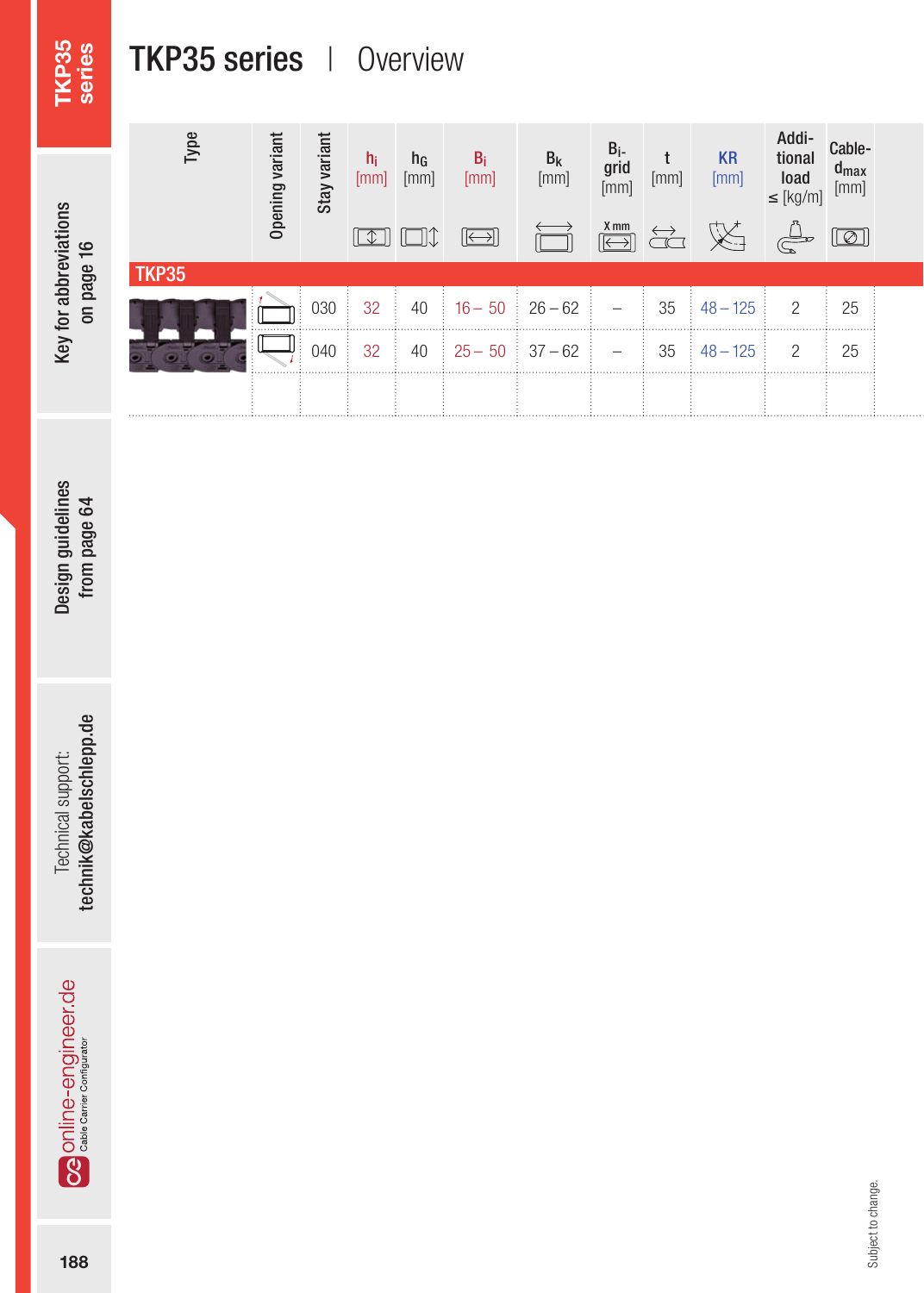# TKP35 series | Overview

| Unsupported arrangement               |                                                                                                                                                                                                                                                                                                                                                     |                                                      |                                       | Gliding arrangement                                                                                                                                                                                                                                                                                                                           |                                                    |                 |              | Inner distribution |                 | <b>Installation variants</b> |                   |                               | age   |                  |
|---------------------------------------|-----------------------------------------------------------------------------------------------------------------------------------------------------------------------------------------------------------------------------------------------------------------------------------------------------------------------------------------------------|------------------------------------------------------|---------------------------------------|-----------------------------------------------------------------------------------------------------------------------------------------------------------------------------------------------------------------------------------------------------------------------------------------------------------------------------------------------|----------------------------------------------------|-----------------|--------------|--------------------|-----------------|------------------------------|-------------------|-------------------------------|-------|------------------|
| <b>Travel</b><br>length<br>$\leq$ [m] | V <sub>max</sub>                                                                                                                                                                                                                                                                                                                                    | $a_{max}$<br>$\leq$ [m/s] $\leq$ [m/s <sup>2</sup> ] | <b>Travel</b><br>length<br>$\leq$ [m] | V <sub>max</sub>                                                                                                                                                                                                                                                                                                                              | $a_{max}$<br>$\le$ [m/s] $\le$ [m/s <sup>2</sup> ] | TS <sub>0</sub> | TS1          | TS <sub>2</sub>    | TS <sub>3</sub> | ang<br>an<br>ة               | $\mathbf{\Omega}$ | Έ.<br>⊃<br>arrangem<br>ದ<br>ë | ≏     | Inner<br>heights |
| $\overrightarrow{\mathbf{c}}$         | $\begin{picture}(20,20) \put(0,0){\line(1,0){10}} \put(15,0){\line(1,0){10}} \put(15,0){\line(1,0){10}} \put(15,0){\line(1,0){10}} \put(15,0){\line(1,0){10}} \put(15,0){\line(1,0){10}} \put(15,0){\line(1,0){10}} \put(15,0){\line(1,0){10}} \put(15,0){\line(1,0){10}} \put(15,0){\line(1,0){10}} \put(15,0){\line(1,0){10}} \put(15,0){\line(1$ | <b>Contract Contract Contract</b>                    | $\overrightarrow{\mathbf{c}}$         | $\begin{picture}(20,20) \put(0,0){\line(1,0){155}} \put(15,0){\line(1,0){155}} \put(15,0){\line(1,0){155}} \put(15,0){\line(1,0){155}} \put(15,0){\line(1,0){155}} \put(15,0){\line(1,0){155}} \put(15,0){\line(1,0){155}} \put(15,0){\line(1,0){155}} \put(15,0){\line(1,0){155}} \put(15,0){\line(1,0){155}} \put(15,0){\line(1,0){155}} \$ |                                                    | ШT              | $\mathbb{H}$ | <b>THET</b>        | IH              | vertical<br>ਠ                | lying             |                               |       | 32               |
|                                       |                                                                                                                                                                                                                                                                                                                                                     |                                                      |                                       |                                                                                                                                                                                                                                                                                                                                               |                                                    |                 |              |                    |                 |                              |                   |                               |       |                  |
| 2.3                                   |                                                                                                                                                                                                                                                                                                                                                     | 20                                                   | $\overline{\phantom{a}}$              |                                                                                                                                                                                                                                                                                                                                               |                                                    |                 |              | -                  |                 |                              |                   |                               | : 192 | Inner            |
|                                       |                                                                                                                                                                                                                                                                                                                                                     |                                                      |                                       |                                                                                                                                                                                                                                                                                                                                               |                                                    |                 |              |                    |                 |                              |                   |                               |       | widths           |
| 2.3                                   |                                                                                                                                                                                                                                                                                                                                                     | 20                                                   | -                                     | $\overline{\phantom{a}}$                                                                                                                                                                                                                                                                                                                      | -                                                  |                 |              | -                  | -               |                              |                   |                               | 193   | 16<br>-          |
|                                       |                                                                                                                                                                                                                                                                                                                                                     |                                                      |                                       |                                                                                                                                                                                                                                                                                                                                               |                                                    |                 |              |                    |                 |                              |                   |                               | .     | 50               |
|                                       |                                                                                                                                                                                                                                                                                                                                                     |                                                      |                                       |                                                                                                                                                                                                                                                                                                                                               |                                                    |                 |              |                    |                 |                              |                   |                               |       |                  |

tsubaki-kabelschlepp.com/<br>tkp35 tsubaki-kabelschlepp.com/<br>1895<br>1895

TKP35 series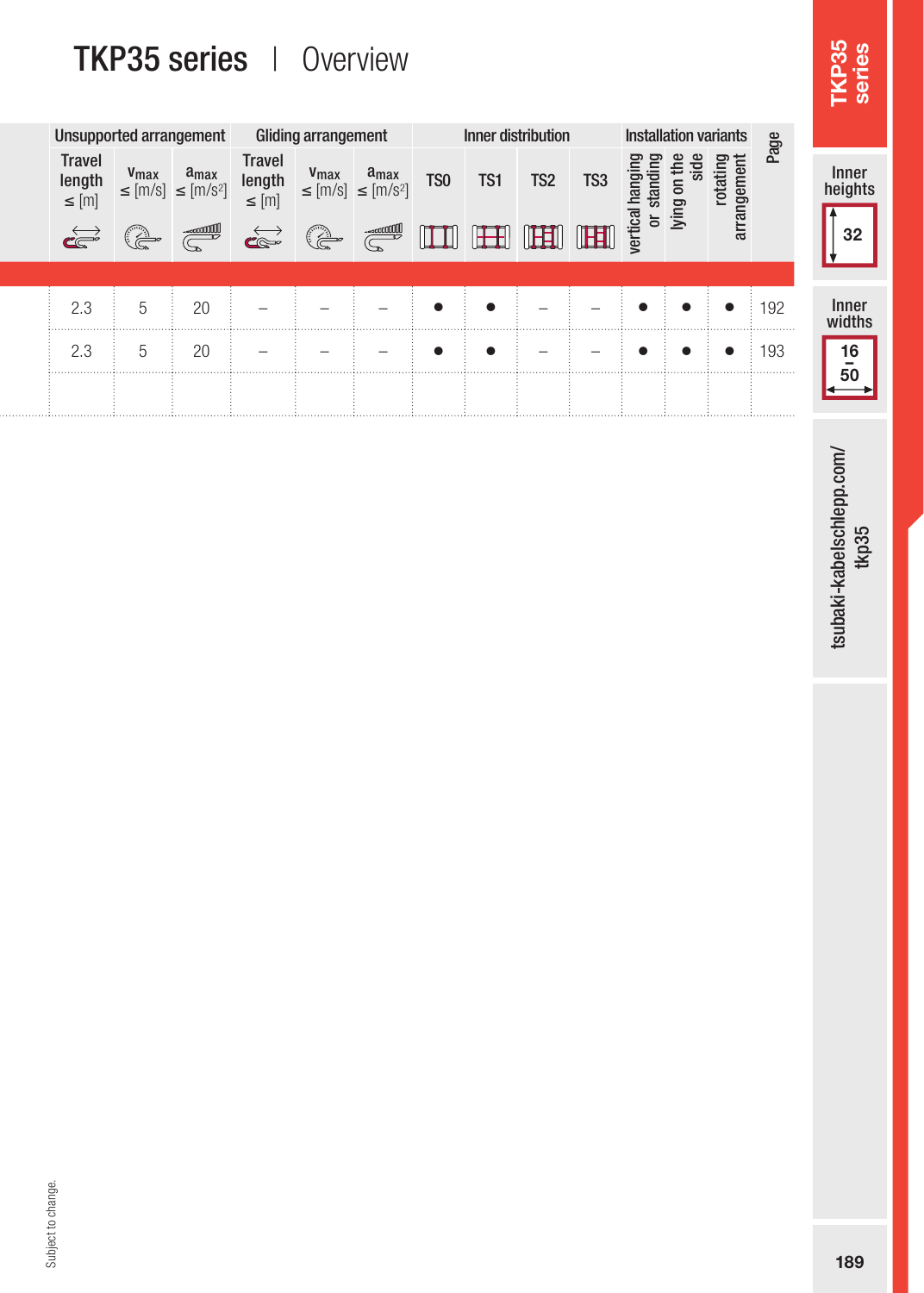# **TKP35** | Stay variants | Overview

TKP35 series



on page 16









Stay variants





#### Design 030.................................................................. page 192

Frame with outside opening crossbars on both sides

- Weight-optimised plastic frame with particularly high torsional rigidity.
- Can be opened at any position on both sides.
- Outside: opening and detachable crossbars.

#### Design 040.................................................................. page 193

#### Frame with inside opening crossbars on both sides

- Weight optimised plastic frame with high torsional rigidity.
- Can be opened at any position on both sides.
- Inside: opening and detachable crossbars.

technik@kabelschlepp.de Technical support:

Design guidelines from page 64

Design guidelines from page 64

190Technical support: technik@kabelschlepp.de **Ca** online-engineer de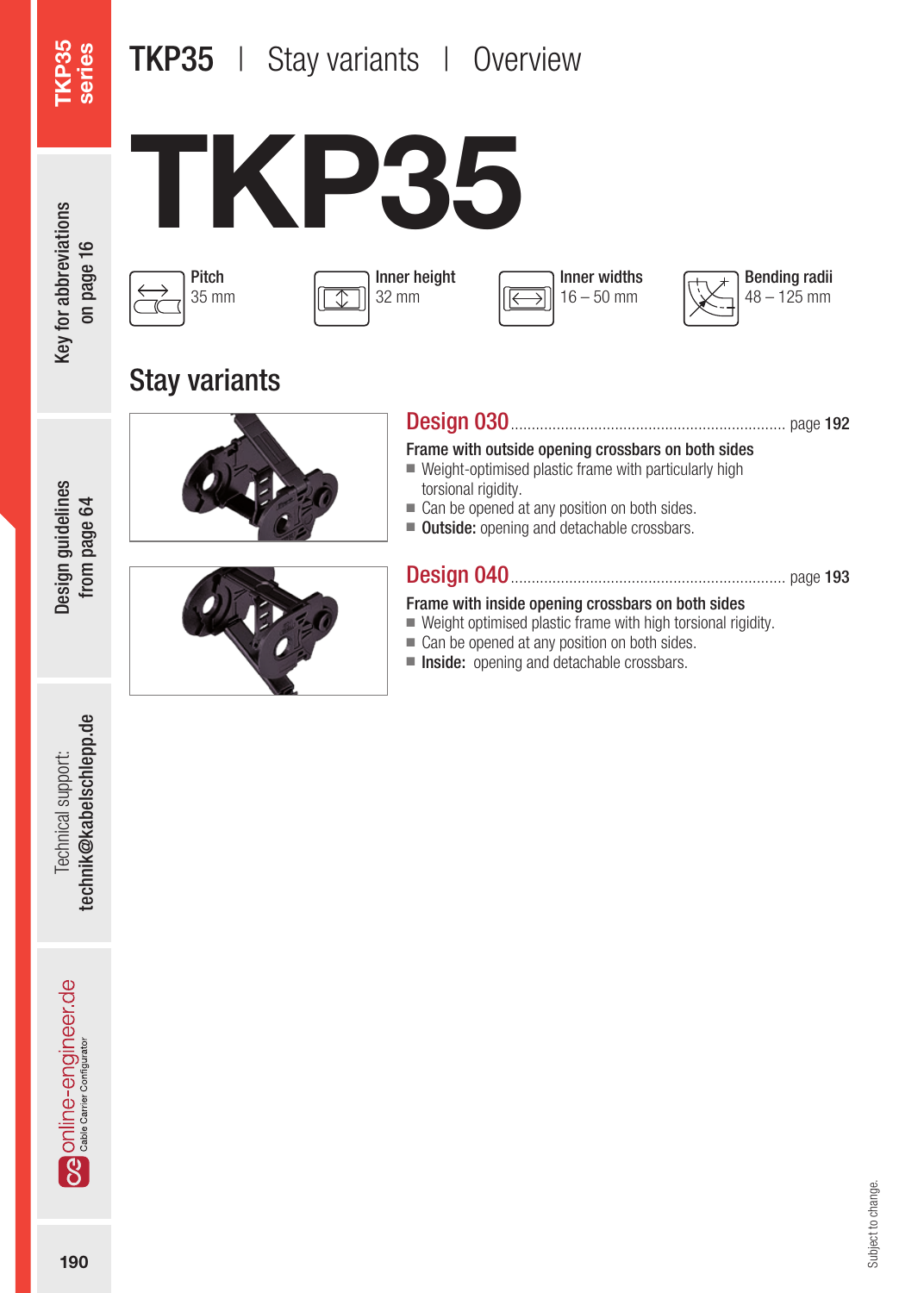# TKP35 | Installation dimensions | Unsupported

#### Unsupported arrangement



| <b>KR</b> | н    | H,   | Lß   | U <sub>R</sub> |
|-----------|------|------|------|----------------|
| [mm]      | [mm] | [mm] | [mm] | [mm]           |
| 48        | 146  | 176  | 220  | 103            |
| 60        | 170  | 200  | 258  | 115            |
| 75        | 200  | 230  | 306  | 130            |
| 100       | 250  | 280  | 384  | 155            |
| 125       | 300  | 330  | 463  | 180            |

Load diagram for unsupported length depending on the additional load.

Sagging of the cable carrier is technically permitted for extended travel lengths, depending on the specific application.

Intrinsic cable carrier weight  $q_k = 0.5$  kg/m with Bi 16 mm. For other inner widths, the maximum additional load changes.







| Travel length |
|---------------|
| up to 2.3 m   |
|               |

| Additional load<br>$\rightarrow$ up to 2 kg/m |
|-----------------------------------------------|









#### TRAXLINE® cables for cable carriers

Hi-flex electric cables which were specially developed, optimised and tested for use in cable carriers can be found at traxline.de.

#### Additional product information online



Installation instructions, etc.: Additional information via your smartphone or online at tsubaki-kabelschlepp.com/ support



Configure your cable carrier here: online-engineer.de

TKP35 series

Inner heights

32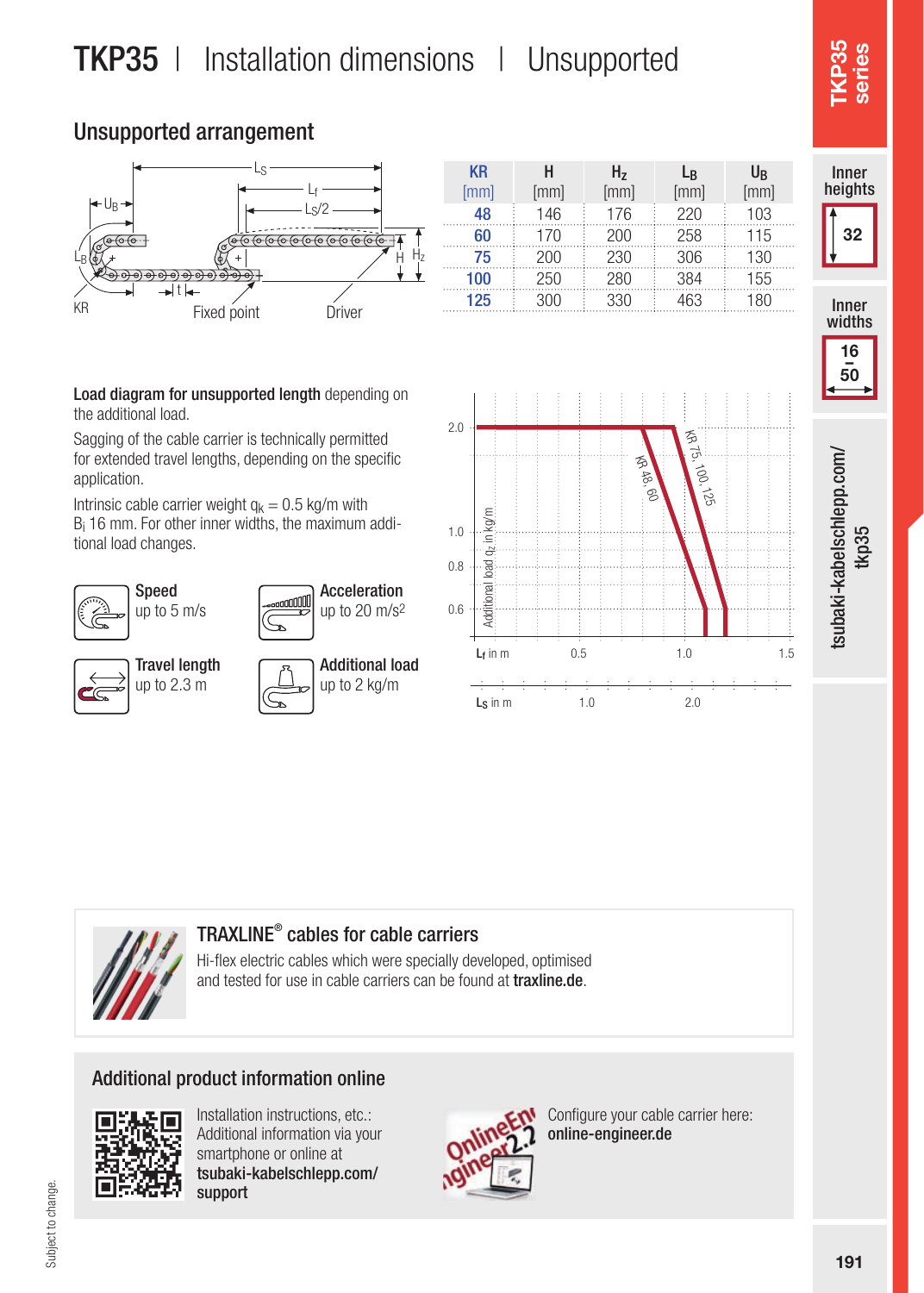# TKP35.030 | Dimensions · Technical data

## Stay variant 030 – with outside opening and detachable crossbars

■ Weight-optimised plastic frame with particularly

■ Can be opened at any position on both sides. ■ **Outside:** opening and detachable crossbars.

high torsional rigidity.



Key for abbreviations Key for abbreviations on page 16

Stay arrangement on each chain link (VS: fully-stayed)



Design guidelines Design guidelines from page 64 from page 64

Technical support:



The maximum cable diameter strongly depends on the bending radius and the desired cable type. Please contact us.

#### Calculating the cable carrier length

Cable carrier length Lk

 $L_k \approx \frac{L_S}{2} + L_B$ 2

Cable carrier length Lk rounded to pitch t

192Technical support: technik@kabelschlepp.de Online-engineer.de



 $-$ KR $-$ 

\*For  $B_i$  16 =  $B_i$  + 10

#### Order example

| <b>LKD32</b>        | 030          |      |    |     |                     | $\overline{\mathbf{r}}$ |
|---------------------|--------------|------|----|-----|---------------------|-------------------------|
| <b>Tart</b><br>Type | Stay variant | [mm] | Λn | mml | L <sub>k</sub> [mm] | Stay arrangement        |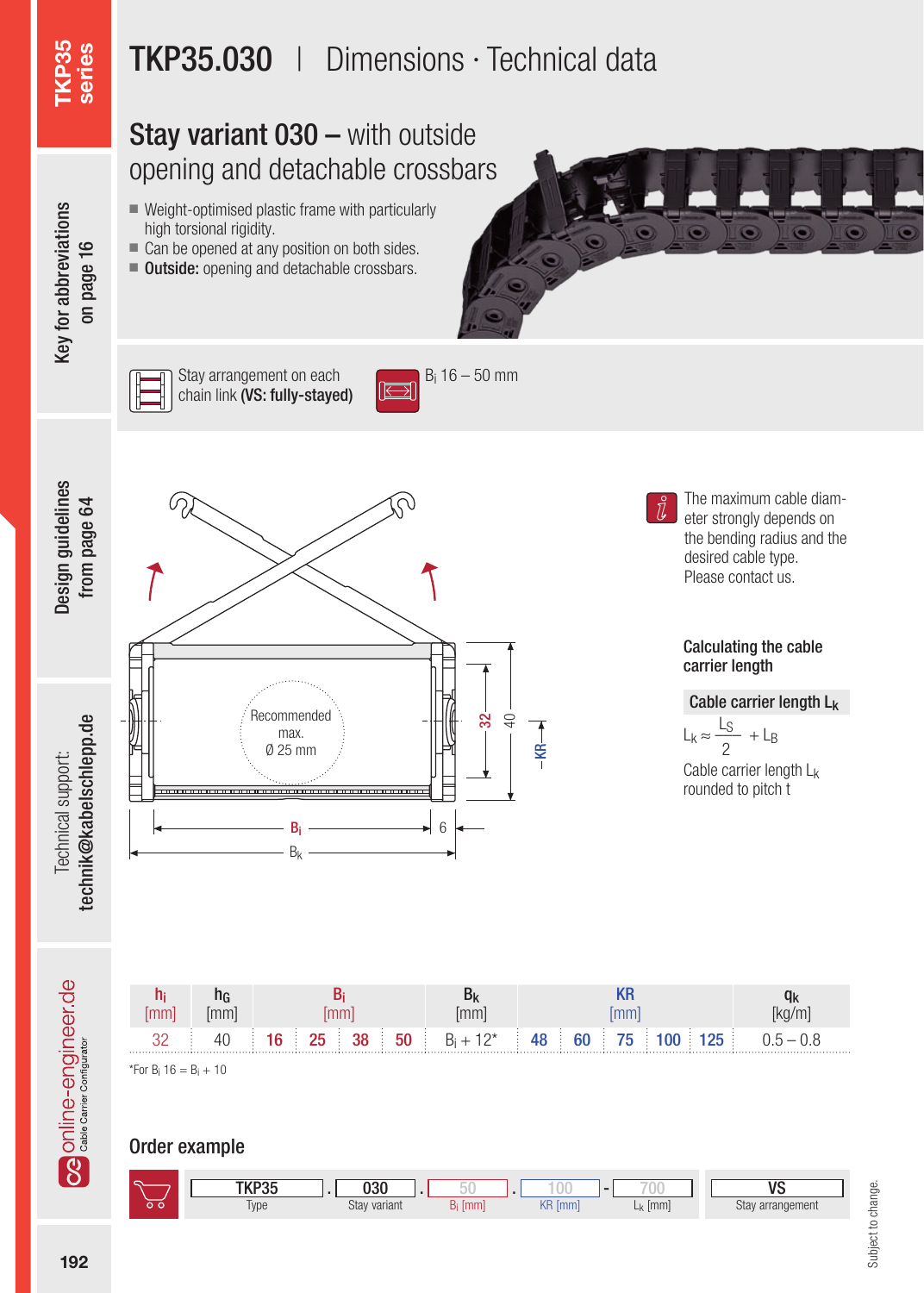# TKP35.040 | Dimensions · Technical data

### Stay variant 040 – with inside opening and detachable crossbars

- Weight-optimised plastic frame with particularly high torsional rigidity.
- Can be opened at any position on both sides.
- Inside: opening and detachable crossbars.



TKP35 series

> 16  $\frac{1}{50}$

tsubaki-kabelschlepp.com/<br>tkp35



Stay arrangement on each chain link (VS: fully-stayed)





The maximum cable diameter strongly depends on the bending radius and the desired cable type.

Please contact us.

#### Calculating the cable carrier length

#### Cable carrier length L<sub>k</sub>

Cable carrier length L<sub>k</sub> rounded to pitch t  $L_k \approx \frac{L_S}{2} + L_B$ 2

hi [mm] h<sub>G</sub> [mm] Bi [mm] Bk [mm] KR [mm]  $q_k$ [kg/m]  $32 \t 40 \t 25 \t 38 \t 50 \t B<sub>i</sub>$  $B_i + 12$  48 60 75 100 125 0.6 - 0.8

#### Order example

Type Stay variant B<sub>i</sub> [mm] KR [mm] L<sub>k</sub> [mm] Stay arrangement  $L_k$  [mm] TKP35 . 040 . 50 . 100 - 700 NS Stay variant 040

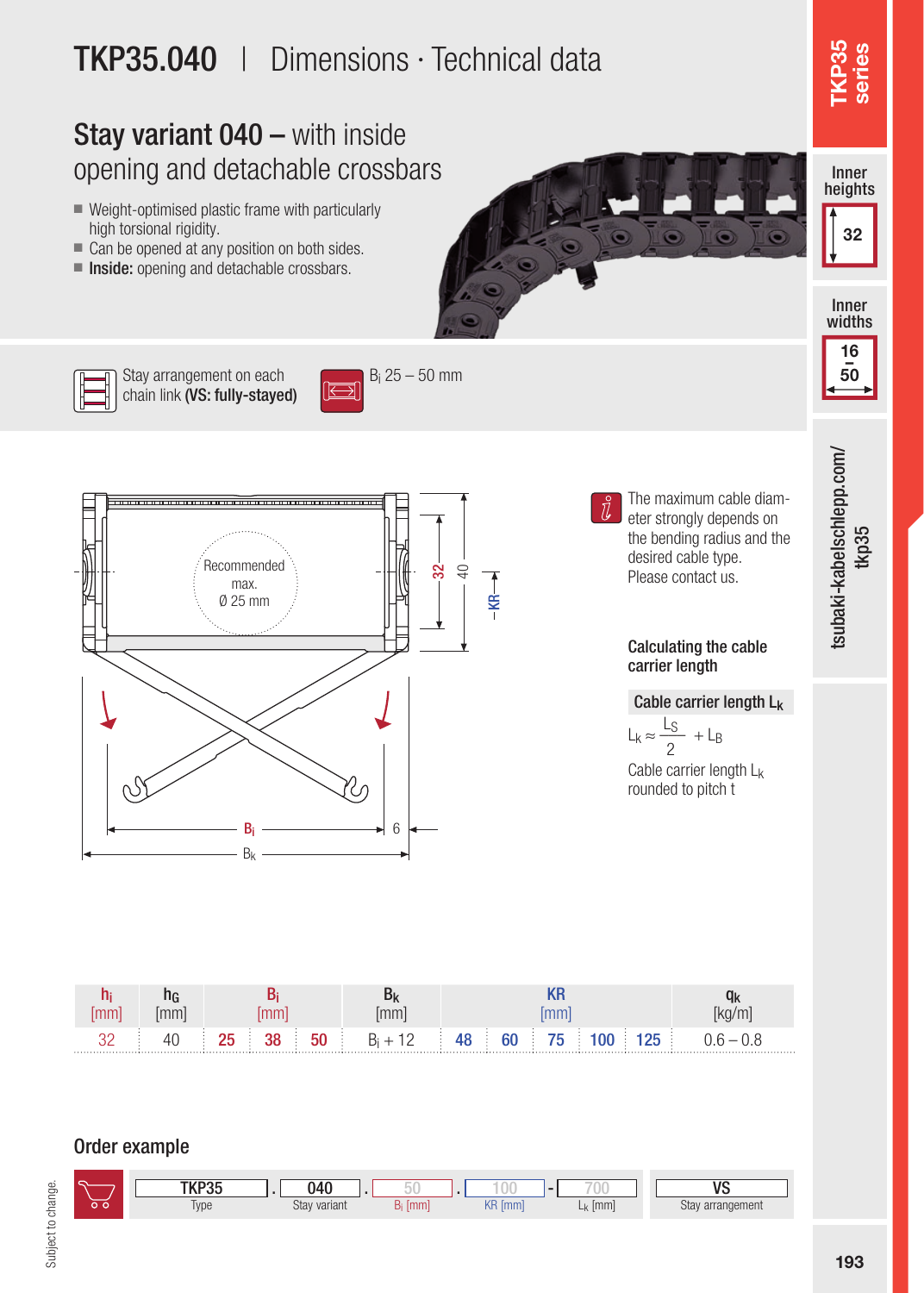# **TKP35** | Inner distribution | TS0 · TS1

#### Divider systems

The divider system is mounted on every 2<sup>nd</sup> chain link as a standard.

As a standard, dividers or the complete divider system (dividers with height separations) are movable in the cross section (version A).

For applications with lateral accelerations and applications with the cable carrier rotated by 90°, the dividers can easily be fixed on the stay through rotation. The arresting cams snap into the catch profiles in the covers (version B).

#### **Divider system TS0** without height separation



Please state the designation of the divider system (TS0, TS1,...), the version, and the number of dividers per cross section  $[n_T]$ .

When using divider systems with height separation (TS1), please additionally state the position (e.g. VD1) viewed from the left driver belt. You are welcome to add a sketch to your order.

TKP35 series

Design guidelines Design guidelines from page 64 from page 64

technik@kabelschlepp.de Technical support: